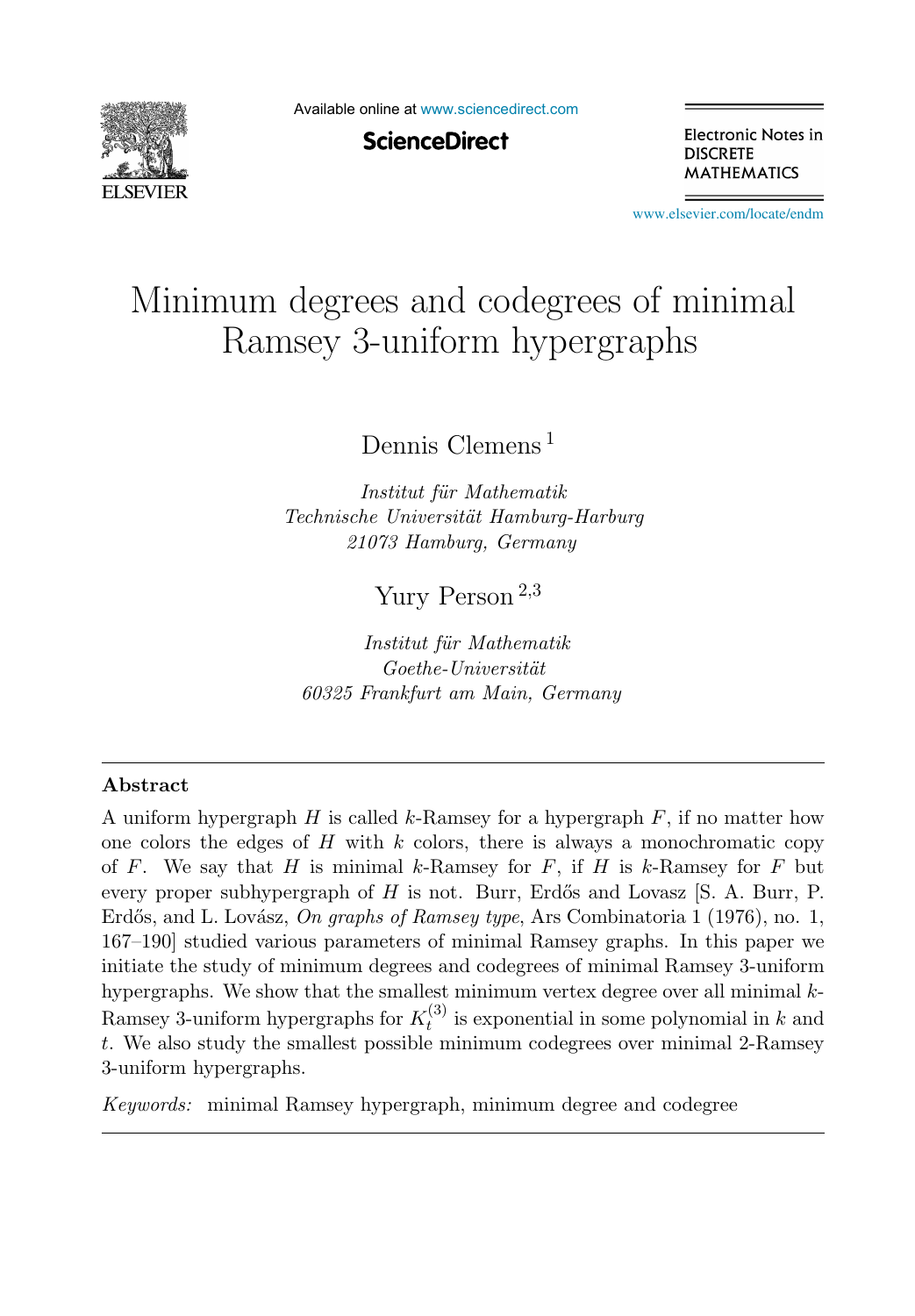### **1 Introduction and New Results**

A graph  $G$  is said to be Ramsey for a graph  $F$  if no matter how one colors the edges of G with two colors, say red and blue, there is a monochromatic copy of F. A classical result of Ramsey [11] states that for every F there is an integer n such that  $K_n$  is Ramsey for F. If G is Ramsey for F but every proper subgraph of G is not Ramsey for  $F$ , then we say that  $G$  is minimal Ramsey for F. We denote by  $\mathcal{M}_k(F)$  the set of minimal graphs G with the property that no matter how one colors the edges of  $G$  with  $k$  colors, there is a monochromatic copy of  $F$  in it, and refer to these as minimal  $k$ -Ramsey graphs for F. There are many challenging open questions concerning the study of various parameters of minimal k-Ramsey graphs for various  $F$ . The most studied ones are the classical (vertex) Ramsey numbers  $r_k(F) :=$  $\min_{G \in \mathcal{M}_k(F)} v(G)$  and the size Ramsey number  $\hat{r}_k(F) := \min_{G \in \mathcal{M}_k(F)} e(G)$ , where  $v(G)$  is the number of vertices in G and  $e(G)$  is its number of edges. To determine the classical Ramsey number  $r_2(K_t)$  is a notoriously difficult problem and essentially the best known bounds are  $2^{(1+o(1))t/2}$  and  $2^{(2+o(1))t}$ due to Spencer [13] and Conlon [4].

Burr, Erdős and Lovász  $[1]$  were the first to study other possible parameters of the class  $\mathcal{M}_2(K_t)$ . In particular they determined the minimum degree  $s_2(K_t) := \min_{G \in \mathcal{M}_2(K_t)} \delta(G) = (t - 1)^2$  which looks surprising given the exponential bound on the minimum degree of  $K_n$  with  $n = r_2(K_t)$  (it is not difficult to see that  $K_n \in \mathcal{M}_2(K_t)$ . Extending their results, Fox, Grinshpun, Liebenau, Person and Szabó [7] studied the minimum degree  $s_k(K_t) := \min_{G \in \mathcal{M}_k(K_t)} \delta(G)$  for more colors showing a general bound on  $s_k(K_t) \leq 8(t-1)^6k^3$  and proving quasiquadratic bounds in k on  $s_k(K_t)$ for fixed t. Further results concerning minimal Ramsey graphs were studied in  $[2,8,9,12,14]$ .

Here we initiate the study of minimal Ramsey 3-uniform hypergraphs and provide first bounds on various notions of minimum degrees for minimal Ramsey hypergraphs. Generally, an r-uniform hypergraph  $H$  is a tuple  $(V, E)$  with vertex set V and  $E \subseteq {V \choose r}$  $r(r)$  being its edge set. Ramsey's theorem holds for runiform hypergraphs as well, as shown originally by Ramsey himself [11], and we write  $G \longrightarrow (F)_k$  if G is k-Ramsey for F, i.e. if no matter how one colors the edges of the  $r$ -uniform hypergraph  $G$ , there is a monochromatic copy of F. We denote by  $K_t^{(r)}$  the complete r-uniform hypergraph with t vertices, i.e.

<sup>1</sup> Email: dennis.clemens@tuhh.de

<sup>2</sup> Email: person@math.uni-frankfurt.de

<sup>3</sup> YP is partially supported by DFG grant PE 2299/1-1.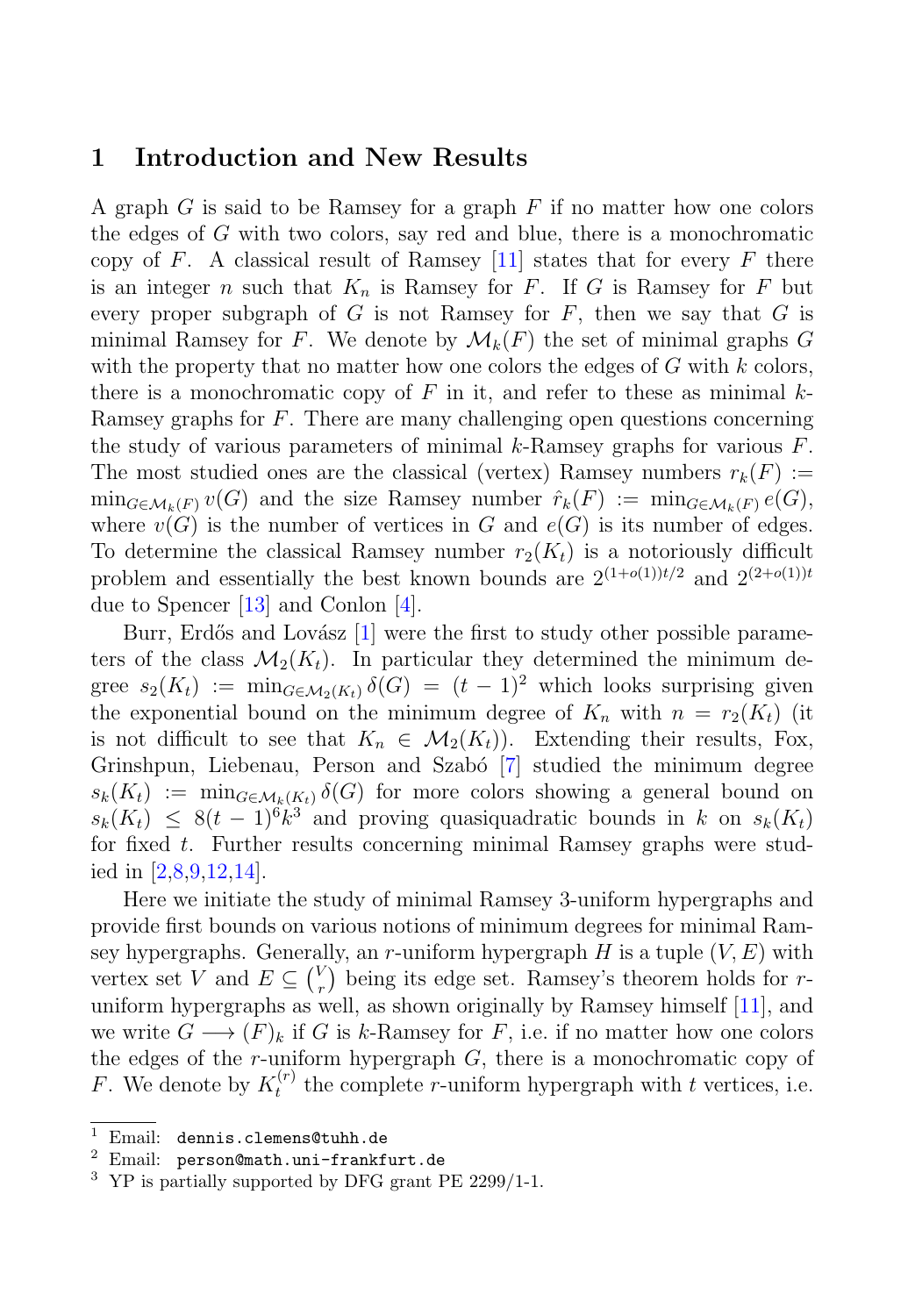$K_t^{(r)} = ([t],\binom{[t]}{r}$  $\binom{[t]}{r}$ , and by the hypergraph Ramsey number  $r_k(F)$  the smallest n such that  $K_n^{(r)} \longrightarrow (F)_k$ . While in the graph case the known bounds on  $r_2(K_t)$ are only polynomially far apart, already in the case of 3-uniform hypergraphs the bounds on  $r_2(K_t^{(3)})$  differ in one exponent:  $2^{c_1t^2} \leq r_2(K_t^{(3)}) \leq 2^{2^{c_2 t}}$  for some absolute positive constants  $c_1$  and  $c_2$ , and a similar situation occurs for higher uniformities. For further information on Ramsey numbers we refer the reader to the standard book on Ramsey theory [10] and for newer results to the survey of Conlon, Fox and Sudakov [5].

Given  $\ell \in [r-1]$ , we define the degree  $\deg(S)$  of an  $\ell$ -set S in an r-uniform hypergraph  $H = (V, E)$  as the number of edges that contain S and we define the minimum  $\ell$ -degree  $\delta_{\ell}(H) := \min_{S \in {V \choose \ell}} \deg(S)$ . For two vertices u and v we simply write  $deg(u, v)$  for the *codegree*  $deg({u, v})$ . Similar to the graph case we extend verbatim the notion of minimal Ramsey graphs to minimal Ramsey r-uniform hypergraphs in a natural way. That is,  $\mathcal{M}_k(F)$  is the set of all minimal  $k$ -Ramsey r-uniform hypergraphs  $H$ , i.e. consisting of those with  $H \longrightarrow (F)_k$  but  $H' \longrightarrow (F)_k$  for all  $H' \subsetneq H$ . We define

$$
s_{k,\ell}(K_t^{(r)}) := \min_{H \in \mathcal{M}_k(K_t^{(r)})} \delta_{\ell}(H),\tag{1}
$$

which extends the introduced graph parameter  $s_k(K_t)$ . It will be shown actually that  $s_{2,2}(K_t^{(3)})$  is zero and thus it makes sense to ask for the second smallest value of the codegrees. This motivates the following parameter  $s'_{k,\ell}(K_t^{(r)})$ :

$$
s'_{k,\ell}(K_t^{(r)}) := \min_{H \in \mathcal{M}_k(K_t^{(r)})} \left( \min \left\{ \deg_H(S) \colon S \in \binom{V(H)}{\ell}, \deg_H(S) > 0 \right\} \right).
$$

We prove the following results on the minimum degree and codegree of minimal Ramsey 3-uniform hypergraphs for cliques  $K_t^{(3)}$ .

**Theorem 1.1** The following holds for all  $t \geq 4$  and  $k \geq 2$ 

$$
\hat{r}_k(K_{t-1}) \le s_{k,1}(K_t^{(3)}) \le k^{20kt^4}.\tag{2}
$$

The lower bound  $\hat{r}_k(K_{t-1})$  is the *size-Ramsey number* for  $K_{t-1}$  and it was shown by Erdős, Faudree, Rousseau and Schelp [6] that  $\hat{r}_k(K_\ell) = \binom{r_k(K_\ell)}{2}$  $\binom{K_{\ell}}{2}$ . Using the lower bound on  $r_k(K_\ell) \geq 2^{\frac{1-o(1)}{4}k\ell}$  (see e.g. [5]) we obtain  $s_{k,1}(K_t^{(3)}) \geq$  $2^{\frac{1}{2}kt(1-o(1))}$ .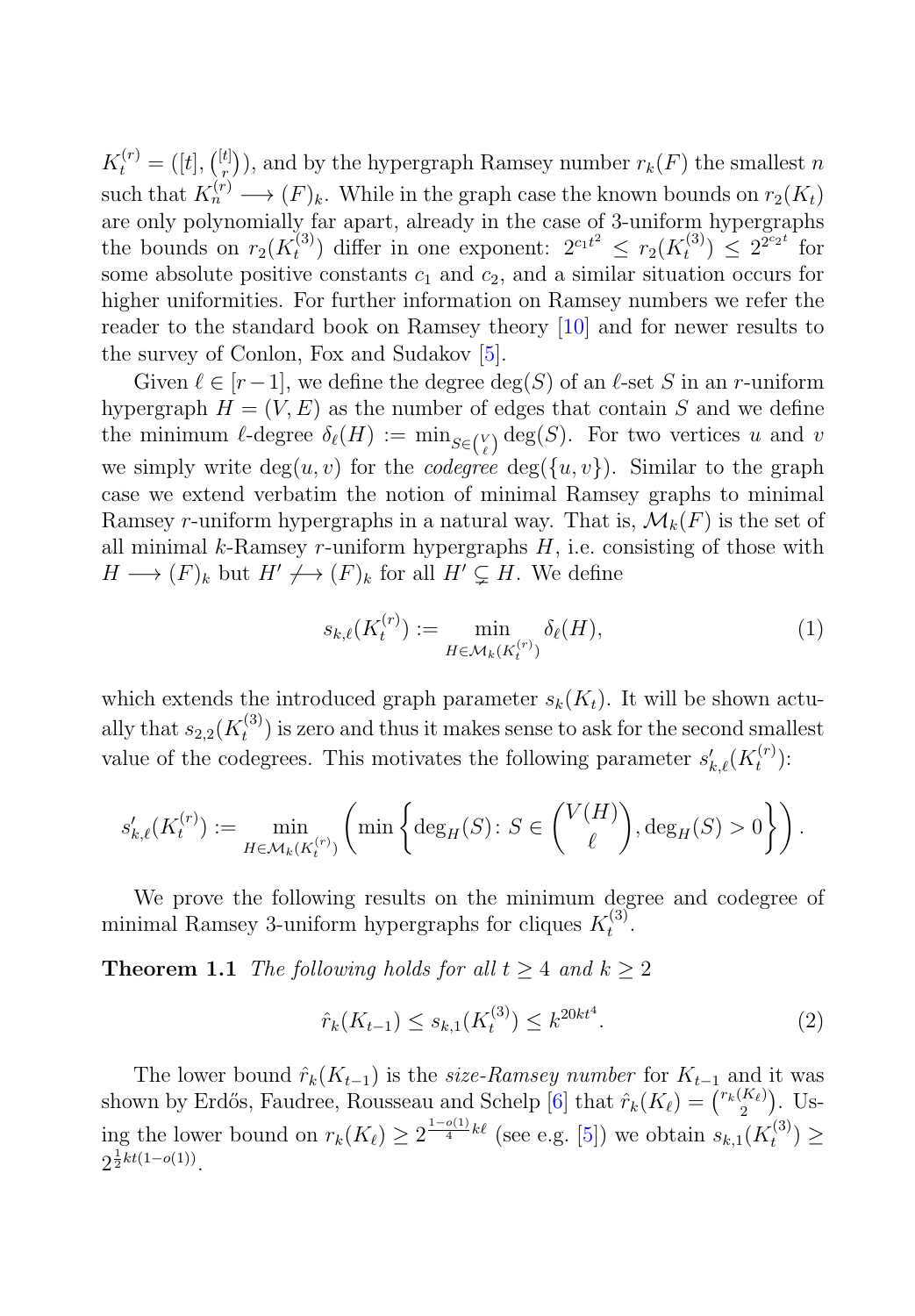**Theorem 1.2** Let  $t > 4$  be an integer. Then,

$$
s_{2,2}(K_t^{(3)}) = 0
$$
 and  $s'_{2,2}(K_t^{(3)}) = (t-2)^2$ .

Notice that with  $s'_{2,2}$  we ask for the smallest *positive* codegree, while for  $s_{2,2}$  we also allow the codegree to be zero. This in particular means that in any minimal 2-Ramsey hypergraph H for  $K_t^{(3)}$  we have that a pair of vertices  $u$  and  $v$  are either not contained in a common edge or have codegree at least  $(t-2)^2$ . This might look surprising at the first sight since taking  $K_n^{(3)}$  with  $n = r_2(K_t^{(3)})$  and then deleting all edges that contain two distinguished vertices gives a non-Ramsey hypergraph.

## **2 Main tools**

#### 2.1 BEL-gadgets

We refer in the following to a coloring without a monochromatic copy of  $F$  as an  $F$ -free coloring. Our first tool is a result that asserts existence of non-k-Ramsey hypergraphs  $\mathcal{H}$  for  $K_t^{(3)}$  that impose certain structure on all  $K_t^{(3)}$ -free colorings of  $E(\mathcal{H})$ .

**Theorem 2.1** Let  $k \geq 2$  and  $t \geq 4$  be integers. Let H be a 3-uniform hypergraph with  $H \nrightarrow (K_t^{(3)})$ and let  $c: E(H) \to [k]$  be a k-coloring which avoids monochromatic copies of  $K_t^{(3)}$ . Then, there exists a 3-uniform hypergraph H with the following properties:

- (i)  $\mathcal{H} \nrightarrow (K_t^{(3)})$ k ,
- (ii) H contains H as an induced subhypergraph, i.e.  $\mathcal{H}[V(H)] = H$ ,
- (iii) for every coloring  $\varphi: E(\mathcal{H}) \to [k]$  without a monochromatic copy of  $K_t^{(3)}$ , the coloring of H under  $\varphi$  agrees with the coloring c, up to a permutation of the k colors,
- (iv) if there are two vertices  $a, b \in V(H)$  with  $\deg_H(a, b) = 0$  then  $\deg_H(a, b) =$ 0 as well,
- (v) if  $|V(H)| \geq 4$  then for every vertex  $x \in V(H) \setminus V(H)$  there exists a vertex  $y \in V(H)$  such that  $\deg_{\mathcal{H}}(x, y)=0$ .

This theorem is crucial for our constructions of minimal k-Ramsey hypergraphs and thus for giving upper bounds on  $s_{k,1}(K_t^{(3)})$ ,  $s_{k,2}(K_t^{(3)})$  and  $s'_{k,2}(K_t^{(3)})$ , respectively. For its proof we first show the existence of a 3-uniform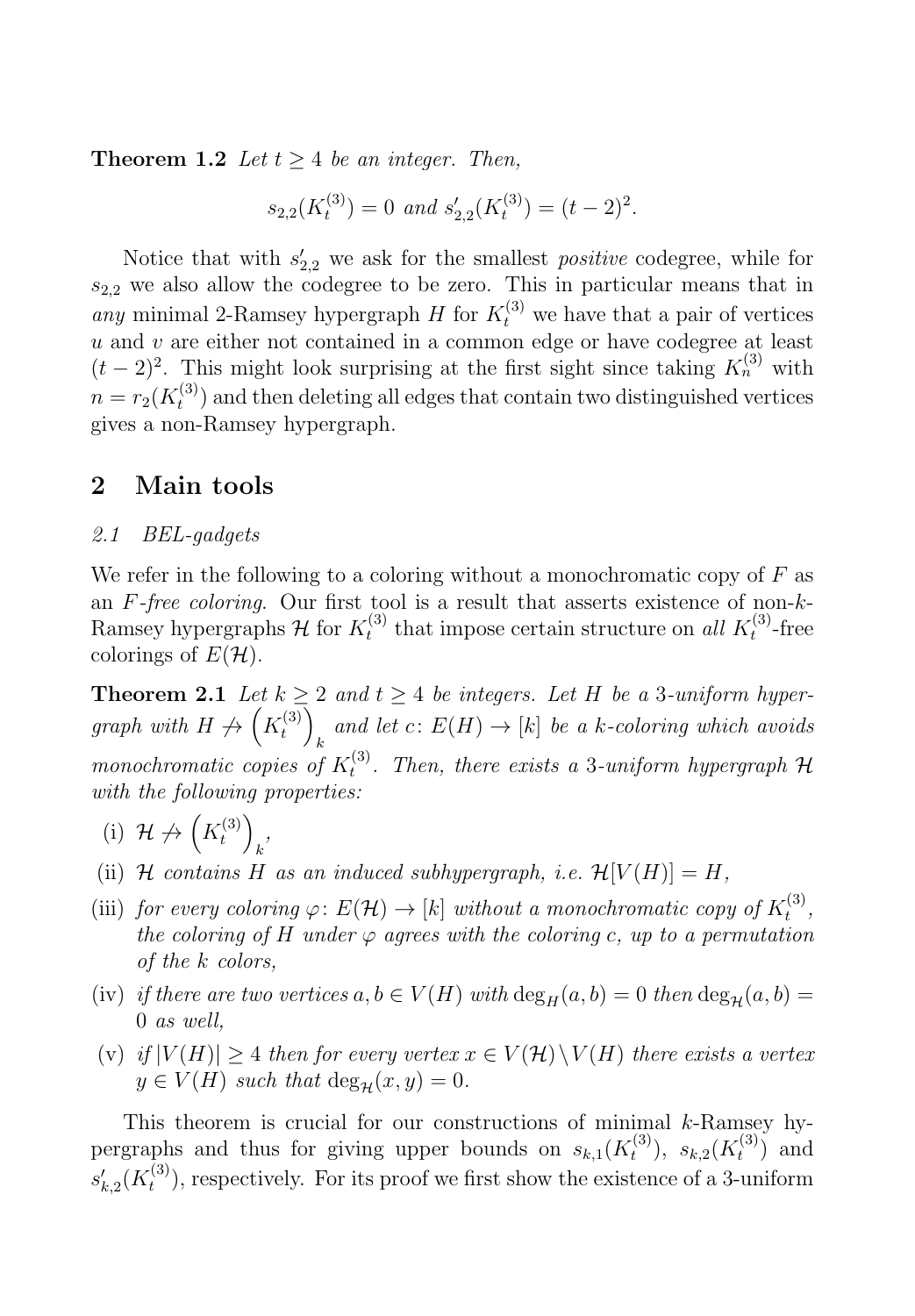hypergraph H and two edges f,  $e \in E(H)$  with  $|f \cap e| = 2$  and  $e(\mathcal{H}[e \cup f]) = 2$ so that H is not k-Ramsey for  $K_t^{(3)}$  with the property that any F-free kcoloring of  $E(\mathcal{H})$  colors the edges e and f differently. Putting several copies of these hypergraphs together in an appropriate way we receive a hypergraph promised by Theorem 2.1 (and we refer to such  $\mathcal{H}$  as BEL-gadgets). In the graph case similar gadgets (called positive/negative signal senders) were given first by Burr, Erdős and Lovász  $[1]$  in the case of two colors, and later generalized by Burr, Nešetřil and Rödl  $[2]$  and by Rödl and Siggers  $[12]$ .

#### 2.2 Random hypergraphs

The random hypergraph  $H^{(3)}(n, p)$  is the probability space of all labeled 3uniform hypergraphs on the vertex set  $[n]$  with each edge appearing with probability p independently of all other edges. The following lemma is crucial for the upper bound (2) in Theorem 1.1.

**Lemma 2.2** Let  $t \geq 4$  and  $k \geq 2$  be integers. There is a 3-uniform hypergraph H on  $n = k^{10kt^4}$  vertices, which can be written as an edge-disjoint union of k 3-uniform hypergraphs  $H_1, \ldots, H_k$  with the following properties:

- (i) for every  $i \in [k]$ ,  $H_i$  contains no copies of  $K_t^{(3)}$ , and
- (ii) for any coloring c of the edges of the complete graph  $K_n$  with k colors there exists a color  $x \in [k]$  and k sets  $S_1, \ldots, S_k$  that induce copies of  $K_{t-1}$  in color x under the coloring c such that  $H_1[S_1] \cong \ldots \cong H_k[S_k] \cong K_{t-1}^{(3)}$ .

The rough idea of the proof of Lemma  $2.2$  is to take  $k$  random hypergraphs  $H'_1, \ldots, H'_k \sim H^{(3)}(n, p)$ , with p being chosen appropriately. And then to show that, with positive probability, even after deleting those edges which appear in at least two hypergraphs  $H'_i$  or in a copy of  $K_t^{(3)}$  inside some  $H'_i$ , we are left with k edge-disjoint hypergraphs  $H_1, \ldots, H_k$  that satisfy the conditions above.

For the details we refer the reader to the full version of our paper [3].

## **3 Proof of Theorem 1.1**

#### **Lower bound**

Take a minimal k-Ramsey hypergraph  $\mathcal{H}$  for  $K_t^{(3)}$  together with a vertex  $v \in V(\mathcal{H})$  such that  $\deg(v) = \delta(\mathcal{H}) = s_{k,1}(K_t^{(3)})$ . We know that there exists a  $K_t^{(3)}$ -free k-coloring of  $\mathcal{H} \setminus \{v\}$  which cannot be extended to a  $K_t^{(3)}$ -free k-coloring of H. But this implies that  $\lim_{k\to\infty}(v) \longrightarrow (K_{t-1})_k$  holds, where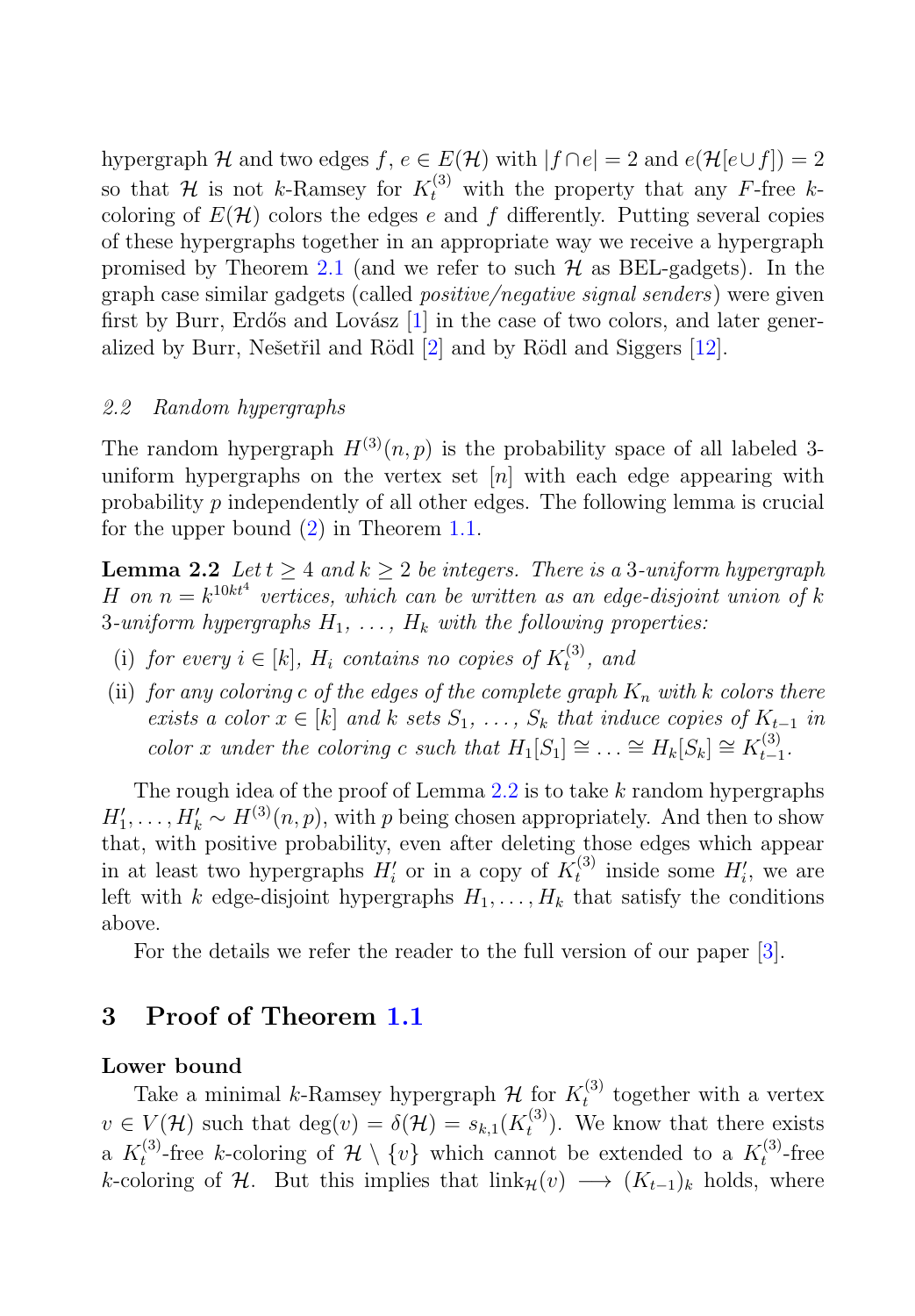$\lim k_{\mathcal{H}}(v)$  is the link of v, i.e., the graph consiting of all edges e such that  $e \cup \{v\} \in E(\mathcal{H})$ . Therefore:  $s_{k,1}(K_t^{(3)}) = \deg(v) \geq \hat{r}_k(K_{t-1})$ .

#### **Upper bound**

The proof of our upper bound on  $s_{k,1}(K_t^{(3)})$  makes use of the BEL-gadgets. We fix a 3-uniform hypergraph H as asserted by Lemma 2.2 and a  $K_t^{(3)}$ -free k-coloring c of  $E(H)$  which colors each of the subhypergraphs  $H_i$  monochromatically with color  $i \in [k]$ . Applying Theorem 2.1 for this choice of H and c, we obtain a new hypergraph  $\mathcal{H}'$ , that contains  $H$  as an induced subhypergraph, and we extend it further to a hypergraph  $H$  by adding one new vertex v with the edges  $\{v, a, b\}$  for all  $\{a, b\} \in {\binom{V(H)}{2}}$  $\binom{H}{2}$ , i.e. the link of v is  $\operatorname{link}_{\mathcal{H}}(v) := \binom{V(H)}{2}$  $\binom{H}{2}$ . So,  $\deg_{\mathcal{H}}(v) = \binom{n}{2}$  $\binom{n}{2} < k^{20kt^4}$  holds. Owing to the assertions on H' we have  $\mathcal{H}' \nrightarrow (K_t^{(3)})_k$ . On the other hand one can show  $\mathcal{H} \longrightarrow (K_t^{(3)})_k$ , which follows from Property (ii) of Lemma 2.2. Thus, we conclude that there needs to exist a minimal k-Ramsey hypergraph  $\mathcal{H}''$  of  $K_t^{(3)}$  with  $\mathcal{H}' \subseteq \mathcal{H}'' \subseteq \mathcal{H}$ and  $0 < \deg_{\mathcal{H}''}(v) < k^{20kt^4}$ . The contract of the contract of the contract of  $\Box$ 

# **4 Proof of Theorem 1.2**

# The size of  $s'_{2,2}$

For the proof of  $s'_{2,2}(K_t^{(3)}) \ge (t-2)^2$  we take a minimal 2-Ramsey hypergraph H for  $K_t^{(3)}$  together with two vertices u and  $v \in V(H)$  such that  $\deg_H(u, v) > 0$ . We aim to show that  $\deg_H(u, v) \ge (t-2)^2$ , and thus, for contradiction, we assume the opposite. We then delete all edges containing both  $u$ and v in order to obtain a hypergraph  $H'$ , which satisfies  $H' \nleftrightarrow (K_t^{(3)})$ . That is, we find a red-blue coloring c of  $E(H')$  which does not create a monochromatic copy of  $K_t^{(3)}$ . Now, let  $N(u, v) := \{w \in V(H) : \{u, v, w\} \in E(H)\},\$  $\deg_H(u, v) = |N(u, v)|$ , and fix a longest sequence  $B_1, \ldots, B_k$  of vertex disjoint sets of size  $t-2$  in  $N(u, v)$ , such that both  $B_i \cup \{u\}$  and  $B_i \cup \{v\}$  span only blue edges under the coloring c in H'. By assumption on the codegree  $\deg_H(u, v)$ , we know that  $k < t-2$ . We then extend the coloring c to a coloring of  $E(H)$  as follows. For each edge  $e = \{u, v, w\} \in E(H)$  with  $w \in \bigcup B_i$  we set  $c(e) = \text{red}$ , while for all other edges  $e = \{u, v, w\} \in E(H)$  we set  $c(e) =$  blue. It then follows that under this coloring there is no monochromatic copy of  $K_t^{(3)}$  in H, contradicting  $H \to (K_t^{(3)})_2$ .

For the proof of  $s'_{2,2}(K_t^{(3)}) \leq (t-2)^2$  we first provide a hypergraph H as follows. We choose  $V(H) := [(t-2)^2] \cup \{a, b\}$  together with a partition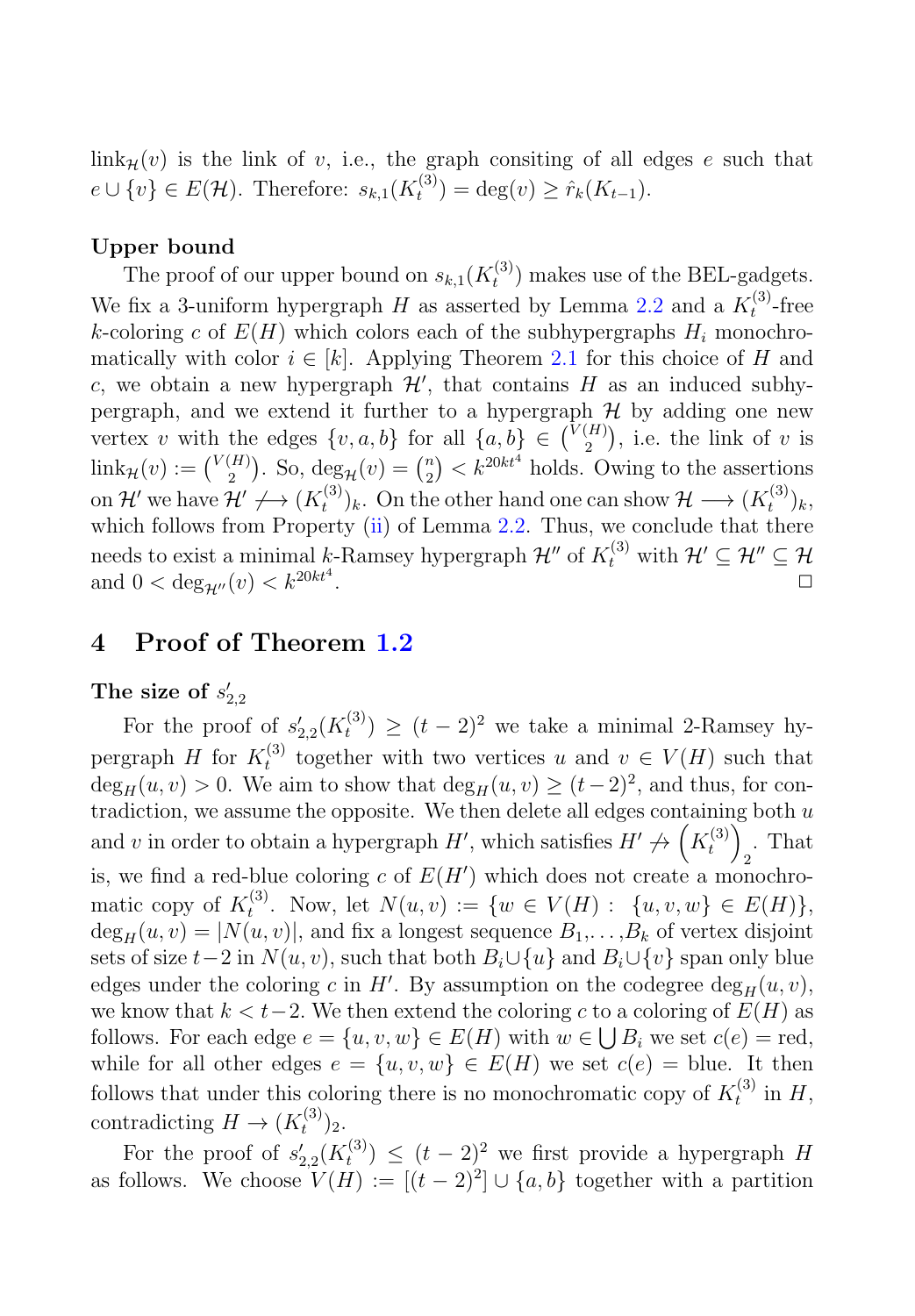of  $[(t-2)^2]$  into  $(t-2)$  equal-sized sets  $V_1, \ldots, V_{t-2}$ . Moreover, we define  $E(H)$  by taking all edges of the clique  $K_{(t-2)^2+2}^{(3)}$  on the vertex set  $\bigcup V_i \cup \{a, b\}$ and then deleting all edges that contain both  $\overline{a}$  and  $\overline{b}$  plus deleting all edges that cross exactly two different  $V_i$ s and contain neither a nor b. For this particular hypergraph, we then define a red-blue-coloring  $c$  as follows: the edges contained in  $V_i \cup \{a\}$  and in  $V_i \cup \{b\}$  for  $i \in [t-2]$  are colored *blue*, while the other edges of  $H$  are colored red. By construction of  $H$  this coloring does not produce a monochromatic copy of  $K_t^{(3)}$ .

Now, applying Theorem 2.1 to  $H$  and  $c$ , we obtain a 3-uniform hypergraph H which contains H as an induced subhypergraph such that  $\mathcal{H} \nrightarrow K_t^{(3)}$ ,  $deg_{\mathcal{H}}(a, b) = 0$  and such that any  $K_t^{(3)}$ -free red-blue coloring  $\phi$  of  $E(\mathcal{H})$  agrees on  $E(H)$  with the coloring c up to permutation of the two colors. Extending this construction by adding to H all  $(t-2)^2$  edges  $\{a, b, u\}$  where  $u \in [(t-2)^2]$ , we finally end up in a hypergraph  $\mathcal{H}'$  for which it is not difficult to see that  $\mathcal{H}' \longrightarrow (K_t^{(3)})_2$ . Thus, as  $\mathcal{H} \nrightarrow (K_t^{(3)})_2$ , there needs to exist a minimal 2-Ramsey hypergraph  $\mathcal{H}''$  of  $K_{t_{(2)}}^{(3)}$  with  $\mathcal{H} \subseteq \mathcal{H}'' \subseteq \mathcal{H}'$  and such that  $0 < \deg_{\mathcal{H}''}(a, b) \le (t-2)^2$ , i.e.,  $s'_{2,2}(K_t^{(3)}) \le (t-2)^2$ .

**Showing**  $s_{2,2}(K_t^{(3)}) = 0$ .

Let us consider the previous construction of  $\mathcal{H}'$  again. As  $s'_{2,2}(K_t^{(3)}) =$  $(t-2)^2$  was proven, we know that any minimal 2-Ramsey subhypergraph of  $\mathcal{H}'$  for  $K_t^{(3)}$  has to contain all  $(t-2)^2$  edges that contain a and b, and in particular, any such minimal hypergraph  $\mathcal{H}$ " needs to contain all vertices of the induced subhypergraph H. However,  $\mathcal{H}''[V(H)] \nightharpoonup (K_t^{(3)})_2$  holds, as can be seen by considering a red-blue-edge-coloring chosen uniformly at random and showing that the expected number of monochromatic copies of  $K_t^{(3)}$  in  $\mathcal{H}''[V(H)]$  is less than 1.

Thus, any minimal 2-Ramsey subhypergraph  $\mathcal{H}''$  of  $\mathcal{H}'$  has to contain at least one further vertex  $x \notin V(H)$ . Then, since  $|V(H)| = (t-2)^2 + 2 \ge 6$ , it follows by Property (v) of Theorem 2.1 that there exists a vertex  $y \in V(H)$ such that  $0 = \deg_{\mathcal{H}'}(x, y) \ge \deg_{\mathcal{H}''}(x, y)$ , i.e.,  $s_{2,2}(K_t^{(3)}) = 0$ .

For the details we refer the reader to the full version of our paper [3].

#### **References**

[1] Burr, S. A., P. Erdős and L. Lovász, On graphs of Ramsey type, Ars Combinatoria **1** (1976), pp. 167–190.